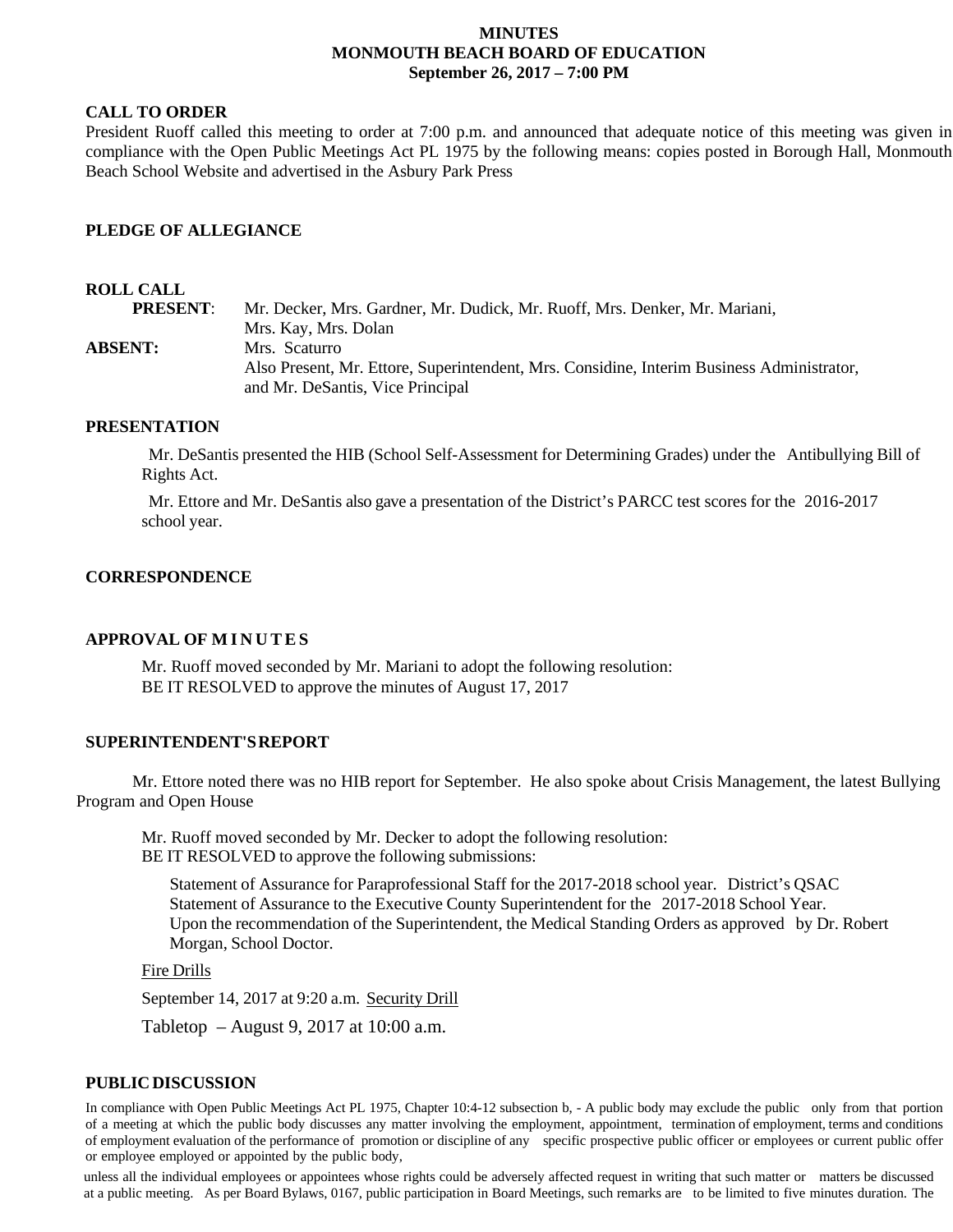Board of Education, though affording the opportunity for members of the public to comment will not engage and/or make remarks concerning matters of student confidentiality and/or matters of personnel wherein employees of the District have not been given notice of the Board's intent to discuss their terms and conditions of employment. Members of the public are reminded that though they are afforded the opportunity to address the Board, they are not given license to violate the laws of slander. Comments made by members of the public that are not in keeping with the orderly conduct of a public meeting will be asked to yield the floor and if they fail to do so may be subject to charges under New Jersey statues associated with disruption of a public meeting.

There were four people present. Ms. O'Neill discussed classroom efforts to help victims of the recent hurricanes

### **PTO UPDATE**

The Fall Soiree will be held on October 17 and the Spring Run is being planned

### **FINANCE**

Leo Decker, Chair

Karen. Dolan, Steve Mariani, Chris Dudick

Mr. Decker moved seconded by Mr. Dolan to adopt the following resolution:

BE IT RESOLVED to approve the following financial report Report of the Board Secretary – August 31, 2017

|  | Cash Balances: |
|--|----------------|
|--|----------------|

| Fund 10 |    | \$2,383,031.96 |  |  |
|---------|----|----------------|--|--|
| Fund 20 | \$ |                |  |  |
| Fund 30 | \$ | 52,613.15      |  |  |
| Fund 40 | \$ |                |  |  |
| Fund 50 | S  | 1,285.00       |  |  |
| Fund 60 | \$ | 30,318.75      |  |  |

- Reconciliation Report for August
- Monthly transfer report
- September bill list in the amount of \$259,733.93
- Payroll report for August

In accordance with the reports attached:

Pursuant to NJAC 6:l20-2.13(d), I certify as of August 31, 2017, no budgetary line item account has been over expended in violation of NJAC 6:20-22.13 (ad). I hereby certify that all of the above information is correct.

### Board Certification:

Pursuant to NJAC 6:20-2.3 (e), we certify that as of August 31, 2017 after review of the Secretary's Monthly Report and upon consultation with the appropriate district officials, that to the best of our knowledge, no major account or fund has been over expended in violation of NJAC 6:230-22.13(b) and that sufficient funds are available to meet the district's financial obligations for the remainder of the fiscal year.

**YES:** Mr. Decker, Mrs. Gardner, Mr. Dudick, Mr. Ruoff, Mrs. Denker, Mr. Mariani, Mrs. Kay, Mrs. Dolan

Prior to the following resolution, Mr. Ruoff discussed the negotiations process and thanked everyone involved in the negotiations.

Mr. Decker moved seconded by Mr. Mariani to adopt the following resolution: BE IT RESOLVED to adopt the following resolution:

WHEREAS, the collective bargaining agreement between the Board of Education of Monmouth Beach and The Monmouth Beach Teachers' Association expired on June 30, 2017, and

WHEREAS, through the collective bargaining process, a successor contract has been developed and agreed upon by both parties through a Memorandum of Agreement

NOW, THEREFORE BE IT RESOLVED, that the Monmouth Beach Board of Education approve the collective bargaining agreement between the Board of Education of Monmouth Beach and The Monmouth Beach Teachers' Association for the 3 year period beginning July 1, 2017 and ending on June 30, 2020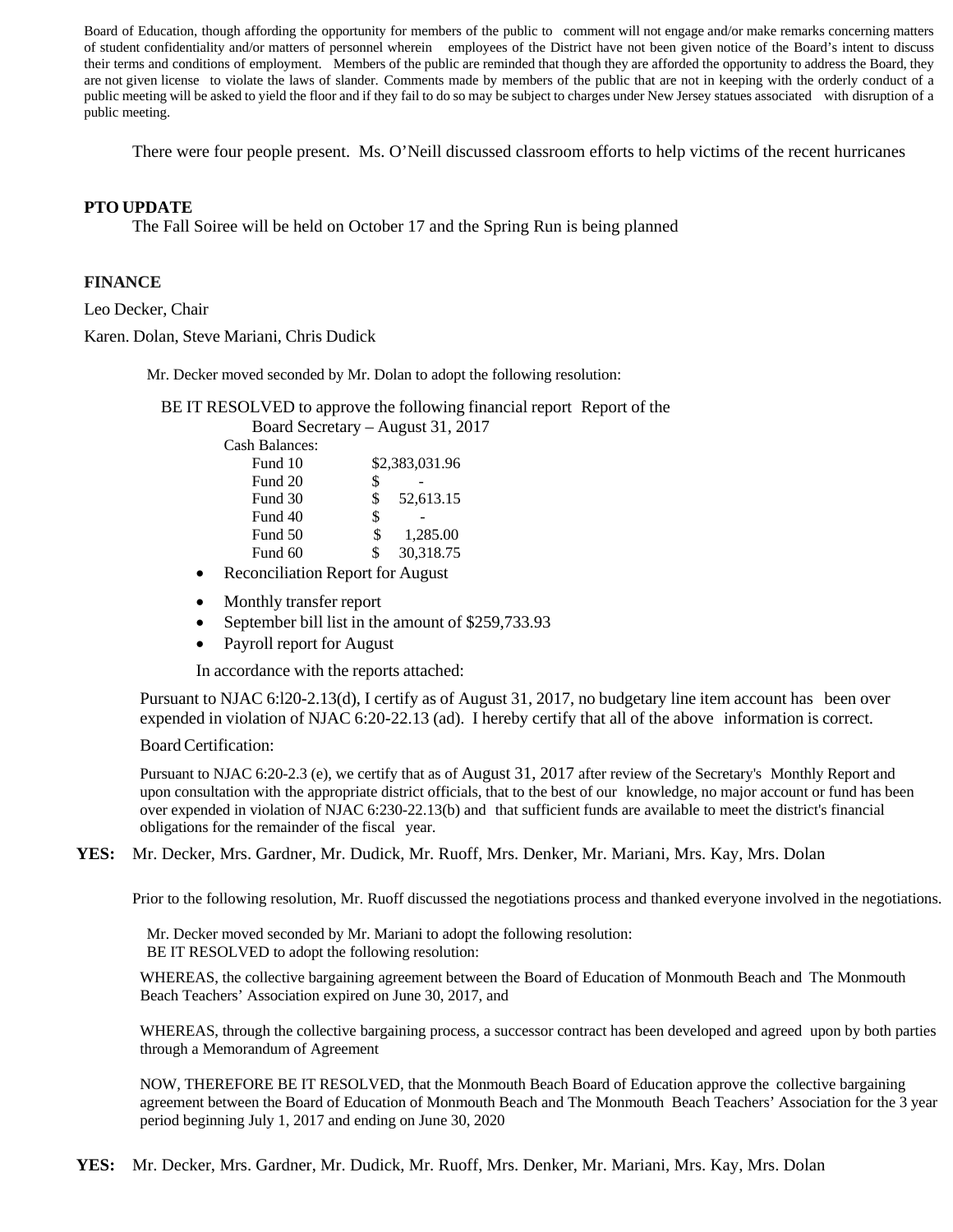Mr. Decker moved seconded by Mr. Mariani to adopt the following resolution:

BE IT RESOLVED to approve Transportation Agreement with Shore Regional to transport two students from Monmouth Beach to Oceanport at an annual cost of \$16,546.66

**YES:** Mr. Decker, Mrs. Gardner, Mr. Dudick, Mr. Ruoff, Mrs. Denker, Mr. Mariani, Mrs. Kay, Mrs. DolanMr. Decker moved seconded by Mr. Mariani to adopt the following resolution:

BE IT RESOLVED to approve tuition contract to send two students to Oceanport Schools at a cost of \$32.838 per student, plus additional services to be billed separately

Mr. Decker moved seconded by Mr. Mariani to adopt the following resolution:

BE IT RESOLVED to approve retroactively Long Branch Board of Education to provide transportation for Cross Country away game.

**YES:** Mr. Decker, Mrs. Gardner, Mr. Dudick, Mr. Ruoff, Mrs. Denker, Mr. Mariani, Mrs. Kay, Mrs. Dolan

#### **PERSONNEL**

Sandi Gardner Chair,

Kathy Denker, Barbara Kay, Kelly Scaturro

Mrs. Gardner moved seconded by Mr. Decker to adopt the following resolution:

BE IT RESOLVED to approve the following teacher workshops:

Denise Sullivan to attend "Using the Media to Begin Conversation", Suicide Prevention Forum on September 20, 2017 at no charge.

Lori Gallo and Rachel Mogavero to attend Building a Conceptual Understanding of Elem. Math on October 24, 2017 and Fostering Meaningful Talk on December 8, 2017 under our membership in the Brookdale Education Network.

Peter Vincelli to attend NJ Council for History Education on December 1, 2017 at a cost of \$80.00. Meghan Vaccarelli to attend, as an instructor, Brookdale Education Network's Using Rigorous Text in the ELA classroom on October 27, 2017

Michael Ettore to attend NJSBA Workshop at a cost of \$300 Kelly Scaturro to attend NJSBA Workshop and housing cost TBD

**YES:** Mr. Decker, Mrs. Gardner, Mr. Dudick, Mr. Ruoff, Mrs. Denker, Mr. Mariani, Mrs. Kay, Mrs. Dolan

Mrs. Gardner moved seconded by Mr. Decker to adopt the following resolution: BE IT RESOLVED to approve Rachel Primavera as a volunteer for the play for the 2017- 2018 school play.

Mrs. Gardner moved seconded by Mr. Decker to adopt the following resolution: BE IT RESOLVED to approve Cynthia Zayko for up to five extra work days at her per diem rate for the 2017-2018 school year.

**YES:** Mr. Decker, Mrs. Gardner, Mr. Dudick, Mr. Ruoff, Mrs. Denker, Mr. Mariani, Mrs. Kay, Mrs. Dolan

Mrs. Gardner moved seconded by Mr. Decker to adopt the following resolution:

BE IT RESOLVED to approve contracts from July 1 2017 through June 30, 2018 at the annual salary listed as follows:

Custodians:

| Robert Seidel     | Head Custodian                                   | \$52,642 |
|-------------------|--------------------------------------------------|----------|
| Joseph Morizio    | Custodian                                        | \$37,340 |
| Secretarial staff |                                                  |          |
| Kathy Iannacone   | Main Office Secretary/Substitute Caller \$46,638 |          |
| Dawn Fichera      | Secretary to the Superintendent                  | \$48,246 |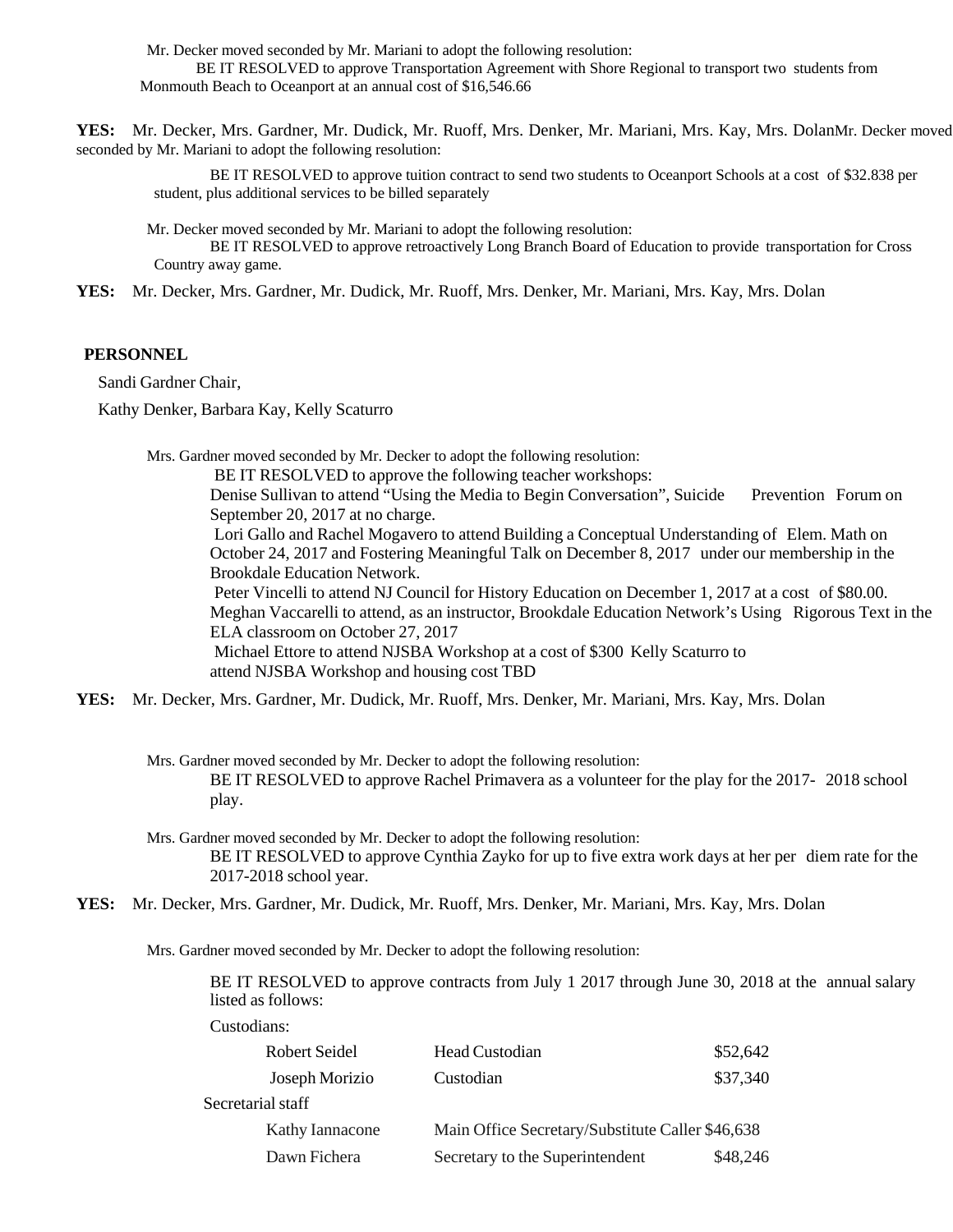| Joan Konopka                                      | <b>Board Office Assistant</b> | \$42,430 |
|---------------------------------------------------|-------------------------------|----------|
| <b>MBS</b> Technology Coordinator<br>Greg Zweemer |                               | \$59,516 |
| Administration                                    |                               |          |
| Joshua DeSantis                                   | <b>Assistant Principal</b>    | \$93,000 |
| <b>Hourly Instructional Aides</b>                 |                               |          |
| Dianne Bettinger                                  | \$16.05, Carol Brady \$16.05  |          |
| Anne Pulos \$15.03                                | Michelle Leite \$14.31        |          |
| Christine Savarese \$14.31                        |                               |          |

**YES:** Mr. Decker, Mrs. Gardner, Mr. Dudick, Mr. Ruoff, Mrs. Denker, Mr. Mariani, Mrs. Kay, Mrs. Dolan

Mrs. Gardner moved seconded by Mrs. Dolan to adopt the following resolution: BE IT RESOLVED to approve salaries as per Teacher Salary Guide for the 2017-2018 school year as follows:

## **TEACHING STAFF**

| <b>STEP</b> | <b>LAST NAME</b>  | <b>FIRST NAME</b> | <b>2017-18 SALARY</b> |
|-------------|-------------------|-------------------|-----------------------|
| $7-8$       | <b>ALBERT</b>     | <b>RIANNE</b>     | \$<br>59,345          |
| 11          | <b>BROWN</b>      | <b>BARBARA</b>    | \$<br>60,045          |
| $7 - 8$     | <b>CLARK</b>      | <b>JESSICA</b>    | \$<br>59,345          |
| 9           | <b>DEININGER</b>  | ERIN              | \$<br>58,045          |
| 1           | <b>DONOVAN</b>    | <b>RACHEL</b>     | \$<br>25,923          |
| $5-6$       | <b>FREGLETTE</b>  | TINA              | \$<br>46,676          |
| $5-6$       | <b>FUCHS</b>      | <b>JACLYN</b>     | \$<br>56,045          |
| 10          | <b>GALLO</b>      | <b>LORI</b>       | \$<br>59,045          |
| 20          | <b>GILLICK</b>    | <b>SUSAN</b>      | \$<br>88,850          |
| 1           | <b>GRADY</b>      | <b>CHLOE</b>      | \$<br>51,845          |
| 20          | <b>HALL</b>       | AMY               | \$<br>46,200          |
| 9           | <b>KAMMERER</b>   | <b>MICHAEL</b>    | \$<br>58,045          |
| 11          | <b>LOPICCOLO</b>  | <b>DINA</b>       | \$<br>62,345          |
| 20          | <b>MAHONEY</b>    | <b>DOROTHY</b>    | \$<br>90,400          |
| 8           | <b>MARINO</b>     | <b>DEBRA</b>      | \$<br>57,045          |
| 8           | <b>MAXCY</b>      | ALEXANDRA         | \$<br>59,345          |
| $5-6$       | <b>MCMAHON</b>    | <b>ALISON</b>     | \$<br>59,295          |
| 3           | <b>MOGAVERO</b>   | <b>RACHEL</b>     | \$<br>56,345          |
| 20          | O'NEILL           | <b>DONNA</b>      | \$<br>91,900          |
| 8           | <b>PENNELL</b>    | <b>TRACY</b>      | \$<br>57,045          |
| 20          | <b>PIETZ</b>      | <b>NANCY</b>      | \$<br>93,200          |
| 4           | <b>POZNAK</b>     | <b>KORY</b>       | \$<br>55,045          |
| 18          | <b>PRIEST</b>     | <b>CHRISTINE</b>  | \$<br>7,800           |
| 20          | SANTRY            | <b>STEPHANIE</b>  | \$<br>90,900          |
| 20          | SHERIDAN          | <b>KARA</b>       | \$<br>89,700          |
| 18          | <b>SILAKOWSKI</b> | <b>DOREEN</b>     | \$<br>78,945          |
| 9           | STAFFORD          | LINDA             | \$<br>36,207          |
| 4           | ROSSI-STEEBER     | <b>EMILY</b>      | \$<br>55,045          |
| 20          | SULLIVAN          | <b>DENISE</b>     | \$<br>89,700          |
| 16          | <b>TUZZO</b>      | <b>DEBRA</b>      | \$<br>42,054          |
| 11          | VACCARELLI        | <b>MEGHAN</b>     | \$<br>62,345          |
| 12          | VASTANO           | <b>JASON</b>      | \$<br>61,045          |
| 14          | <b>VINCELLI</b>   | <b>PETER</b>      | \$<br>63,045          |
| 17          | ZAYKO             | <b>CYNTHIA</b>    | \$<br>44,223          |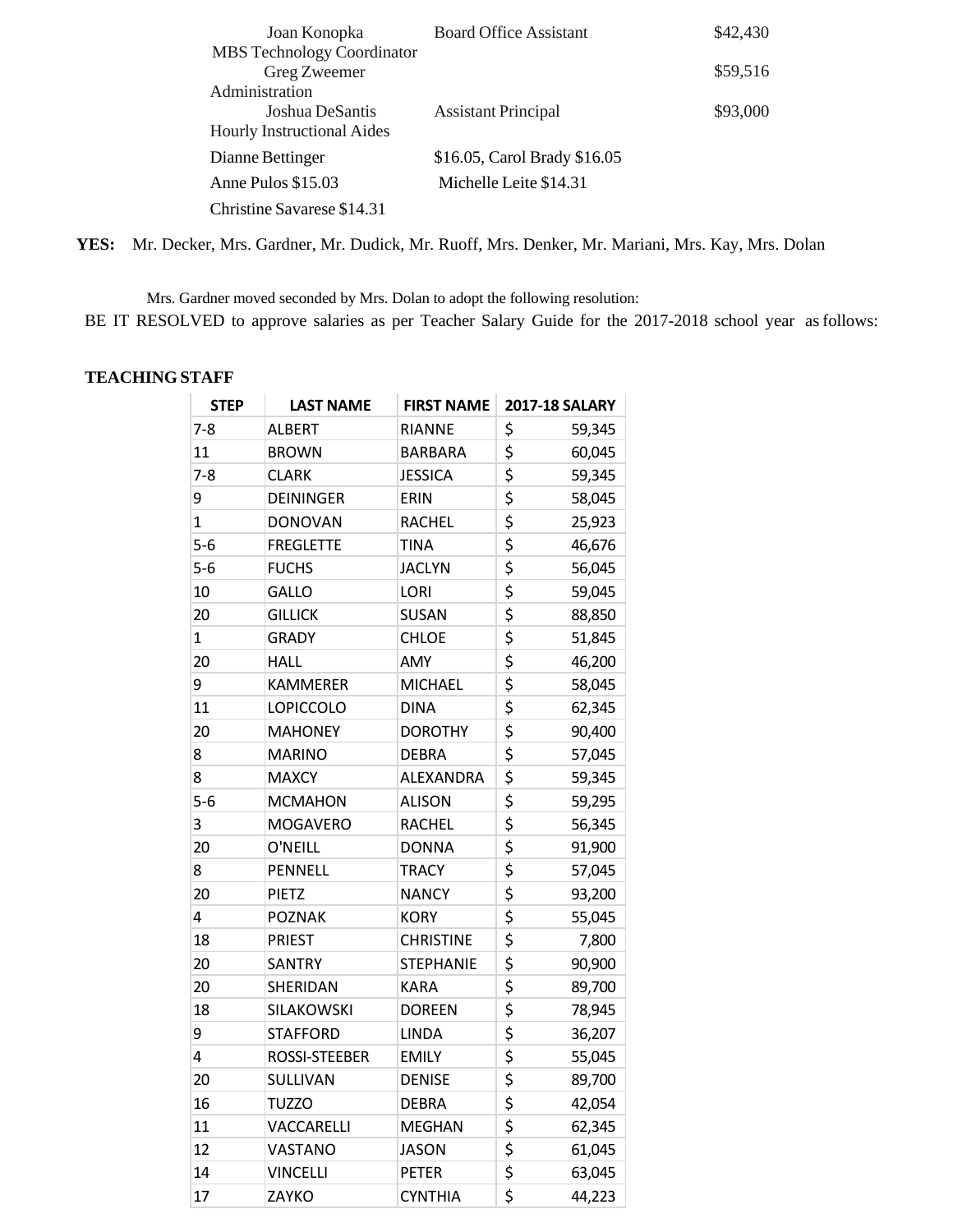## **CURRICULUM AND INSTRUCTION**

Chair Kathleen Denker Kelly Scaturro, Sandi Gardner, Barbara Kay

BE IT RESOLVED to approve the following school trips:

MBS Band students to go to SRHS to learn about the band program, go over the performance, and perform with the band at a football game on October 6, 2017 beginning at 1 p.m. (SRHS to provide a bus at no charge to MBS).

BE IT RESOLVED, upon the recommendation of the Superintendent, to approve the following curriculum guides for the 2017-2018 school year:

Library/Media Grades K-2 Library/Media Grades 3-4

## **BUILDING AND GROUNDS**

Steve Mariani, Chair

Chris Dudick, Leo Decker, Karen Dolan

Mr. Mariani moved seconded by Mrs. Dolan to adopt the following resolution:

A. BE IT RESOLVED to approve the following Building Use Application Forms**:**  $8<sup>th</sup>$  grade vs. MBPD basketball game on October 18, 2017 from 6 p.m. – 9 p.m. in the gym as a fundraiser for the  $8<sup>th</sup>$ grade Boston Trip. Admission \$2.00.

MB PTO to hold Kidz Art classes in the Kindergarten classroom for grades K – 4 on 10/2, 10/16, 10/23, 10/30, 11/6, 11/13 and 11/27 from 2:50 p.m. – 3:5- p.m. at a cost of \$110.00 per student.

MBS Talent Show to be held on March 23, 2018 from 6 pm – 8:30 pm in the gym. Admission \$2.00.

MB PTO to hold a school assembly from Camfel Productions in the gym on October 19, 2017 from 8:30 a.m. – 11:30 a.m.

MB PTO to hold a Movie Night in the gym for students in Grades  $K - 4$  as a fundraiser for the MB PTO Play on Friday, November 3, 2017 from 5:30 p.m.  $-9:30$  p.m. in the gym. Admission \$15/per student.

MB PTO to hold a cast party after the PTO play on Saturday, November 18, 2017 from 3 p.m. – 8 p.m. in the Art Room.

Mb Recreation Program for the 2017-2018 school year as follows:

Knights Basketball – \* Fall Session., Start Date: September 2017, End Date: End of December Practice Times: Monday-Thursday 6pm-9pm

Knights Basketball – Winter Session., Start Date: January 2018, End Date: February 2018 Practice Times:

Wednesday 6pm – 9pm

Micro Basketball – 8 week program, Start Date: January 11, End Date: March 1 Practice Times: 6:30-

7:30pm

MB Rec Basketball:, Start Date: January 2018, End Date: End of March 2018

Game Times: Saturdays 8am- 4:30 pm

Winter Rec (WR) Program with Tracy Miller, Start Date: Week of January 8, 2018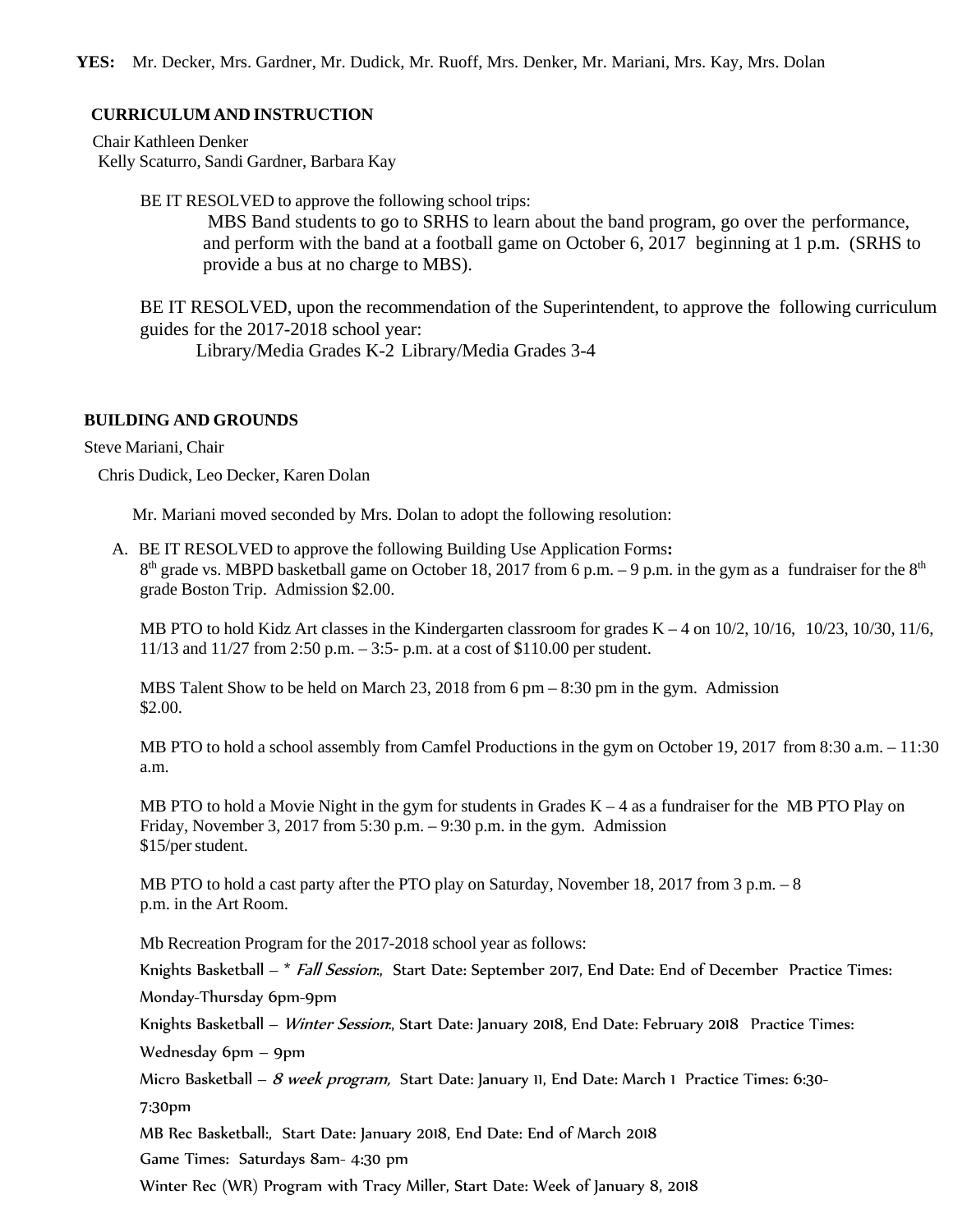End Date: Week of March 26, 2018

Adult Volleyball, Start Date: January 11, 2018, End Date: June 7, 2018

Practice Times: 7:45-10pm

Adult Basketball:

Start Date: Fall Monday Nights – October 16/Winter Tuesday nights -January 9

End Date: Monday Nights - June 4/Tuesday nights – June 5, 2018

Practice Times: Monday Nights - 8:30-10 pm /

Tuesday Nights - 7:30-9:30 pm

| Monday    | 6:30-7:30 pm         | 7:30-8:30 pm         | 8:30-10 pm        |
|-----------|----------------------|----------------------|-------------------|
|           | <b>WR GR 1&amp;2</b> | <b>WR GR 5&amp;6</b> | Adult Basketball  |
|           | Start: January 8     | Start: January 8     | Start: October 16 |
|           | End: March 26        | End: March 26        | End: June 4       |
|           |                      |                      |                   |
| Tuesday   | 6:30-7:30 pm         | 7:30-9:30 pm         |                   |
|           | <b>WR GR 3&amp;4</b> | Adult Basketball     |                   |
|           | Start: January 9     | Start: January 9     |                   |
|           | End: March 27        | End: June 5          |                   |
|           |                      |                      |                   |
| Wednesday | 6:00-9:00pm          | 6:00-9:00pm          |                   |
|           | Knights Basketball   | Knights Basketball   |                   |
|           | Start:               | Start:               |                   |
|           | End:                 | End:                 |                   |
|           |                      |                      |                   |
| Thursday  | 6:30-7:30pm          | 7:45-10pm            |                   |
|           | Micro Basketball     | Adult Volleyball     |                   |
|           | Start: January II    | Start: January 11    |                   |
|           | End: March 1         | End: June 7          |                   |
|           |                      |                      |                   |

No events will be held when school is closed or during early dismissal. (see MB Calendar) Additional dates unavailable:

- o Tuesday, September 19
- o Wednesday, October 18
- o Monday, October 30
- o November 13 through November 18
- o Tuesday, November 21
- 
- o Thursday, December 14 Wednesday, May 30

Mr. Mariani moved seconded by Mrs. Dolan to adopt the following resolution: BE IT RESOLVED to accept with tremendous gratitude various purchases made by the PTO to update and renovate the library.

# **POLICY**

Mr. Mariani moved seconded by Mr. Decker to adopt the following resolution: BE IT RESOLVED to approve second reading on the following policies as needed to update

Policy Manual as reviewed by Strauss Essmay

| 0000 | WC<br>$\mathbf{r}$<br><u>, v</u><br>----- | . mp<br>$\sqrt{ }$<br>. |
|------|-------------------------------------------|-------------------------|
|      |                                           |                         |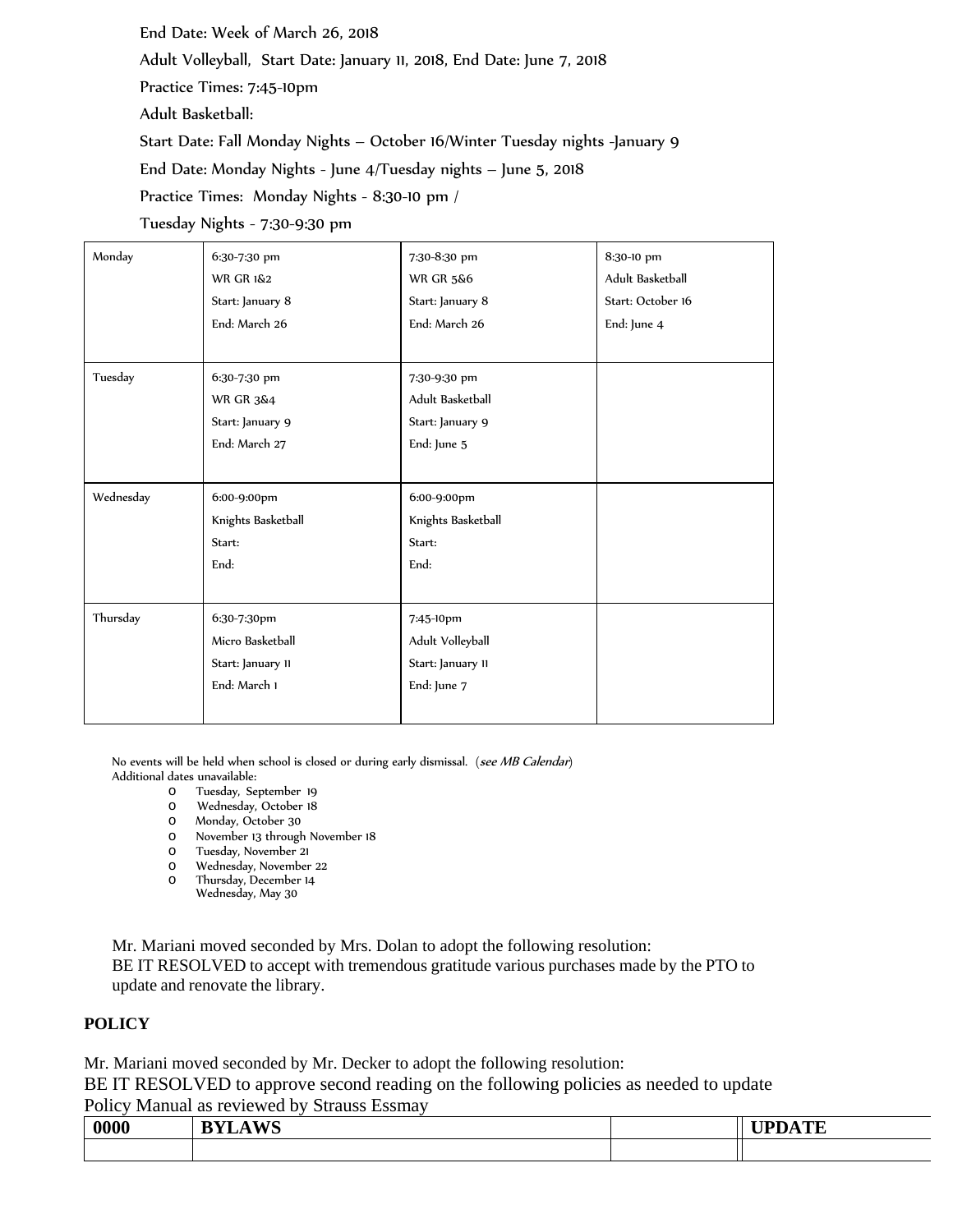| 3223    | Evaluation of Administrators, Excluding Principals,           | Oct 15           | Apr 14        | $\mathbf X$               |
|---------|---------------------------------------------------------------|------------------|---------------|---------------------------|
|         | Vice Principals, and Assistant Principals (M)                 |                  |               |                           |
|         |                                                               |                  |               |                           |
| 3224    | Evaluation of Principals, Vice Principals, and Assist         | Oct 15           | Apr 14        | X                         |
|         | Principals (M)                                                |                  |               |                           |
| 3231    | <b>Outside Employment as Athletic Coach</b>                   | Jun 16           | Dec 06        | $\mathbf X$               |
| 3240    | Professional Development for Teachers and School              | <b>Jun 16</b>    | Aug 14        | $\boldsymbol{\mathrm{X}}$ |
|         | Leaders (M)                                                   |                  |               |                           |
| 3281    | <b>Inappropriate Staff Conduct</b>                            | Dec 12           | Feb 10        | $\mathbf X$               |
| 3322    | <b>Staff Member's Use of Personal Cellular</b>                | <b>Jul 15</b>    | Dec 06        | $\mathbf X$               |
| 3431.1  | Telephones/Other Communications Devices                       |                  |               | X                         |
| 4000    | Family Leave (M)                                              | Oct 15           | Dec 06        |                           |
|         | <b>SUPPORT STAFF MEMBERS</b>                                  |                  |               |                           |
| 4124    | <b>Employment Contract</b>                                    | Aug $13$         | Dec 06        | $\mathbf X$               |
| 4159    | <b>Support Staff Member/School District Reporting</b>         | <b>Jun 16</b>    | Jan 11        | $\boldsymbol{X}$          |
|         | Responsibilities                                              |                  |               |                           |
| 4281    | <b>Inappropriate Staff Conduct</b>                            | Dec 12           | Feb 10        | X                         |
| 4431.1  | Family Leave (M)                                              | Oct 15           | Dec 06        | $\boldsymbol{\mathrm{X}}$ |
|         |                                                               |                  |               |                           |
|         |                                                               |                  |               |                           |
| 5000    | <b>STUDENTS</b>                                               |                  |               |                           |
|         |                                                               |                  |               |                           |
| 5111    | Eligibility of Resident/Nonresident Students (M)              | Mar 16           | Oct 10        | X                         |
| 5116    | <b>Education of Homeless Children</b>                         | Dec 16           | Dec 06        | $\mathbf X$               |
| 5305    | <b>Health Services Personnel</b>                              | Jun 16           | Jul 07        | X                         |
| 5306    | Health Services to Nonpublic Schools (M)                      | Sep 14           | Jul 07        | $\overline{\text{X}}$     |
| 5308    | <b>Student Health Records (M)</b>                             | Sep 14           | Jul 07        | $\mathbf X$               |
| 5310    | Health Services (M)                                           | Mar 16           | Jul 07        | X                         |
| 5330    | Administration of Medication (M)                              | Jul 15           | Oct 07        | $\overline{X}$            |
| 5330.01 | Administration of Medical Marijuana (M)                       | Mar 16           | Missing (New) | X                         |
| 5330.04 | Administering an Opioid Antidote                              | Dec 16           | Missing (New) | $\overline{\text{X}}$     |
| 5338    | Diabetes Management (M)                                       | Jan $10$         | Jul 07        | X                         |
| 5339    | Screening for Dyslexia (M)                                    | Jun 16           | Missing       | $\mathbf X$               |
| 5350    | <b>Student Suicide Prevention</b>                             | <b>Jun 16</b>    | Aug $11$      | X                         |
| 5514    | <b>Student Use of Vehicles on School Grounds</b>              | Jun 16           | Dec 06        | $\mathbf X$               |
| 5516    | Use of Electronic Communication and Recording                 | Oct 15           | Jan 11        | $\boldsymbol{\mathrm{X}}$ |
| 5530    | Devices (ECRD) (M)                                            |                  | Oct 07        | $\mathbf X$               |
| 5600    | Substance Abuse (M)<br>Student Discipline/Code of Conduct (M) | Sep 14<br>Sep 14 | May 12        | $\boldsymbol{\mathrm{X}}$ |
| 5615    | <b>Suspected Gang Activity</b>                                | Jul 15           | Dec 06        | $\mathbf X$               |
| 5620    | Expulsion                                                     | <b>Jun 14</b>    | Dec 06        | $\mathbf X$               |
| 5755    | Equity in Educational Programs and Services (M)               | <b>Jun 16</b>    | Dec 06        | $\mathbf X$               |
| 6000    | <b>FINANCE</b>                                                |                  |               |                           |
|         |                                                               |                  |               |                           |
| 6480    | Purchase of Food Supplies (M)                                 | Dec 12           | Dec 06        | X                         |
|         | <b>OPERATIONS</b>                                             |                  |               | 8000                      |
|         |                                                               |                  |               |                           |
| 8330    | Student Records (M)                                           | Dec 16           | Dec $06$      | $\mathbf X$               |
| 8441    | Care of Injured and Ill Persons (M)                           | Jun 16           | Dec 06        | $\boldsymbol{\mathrm{X}}$ |